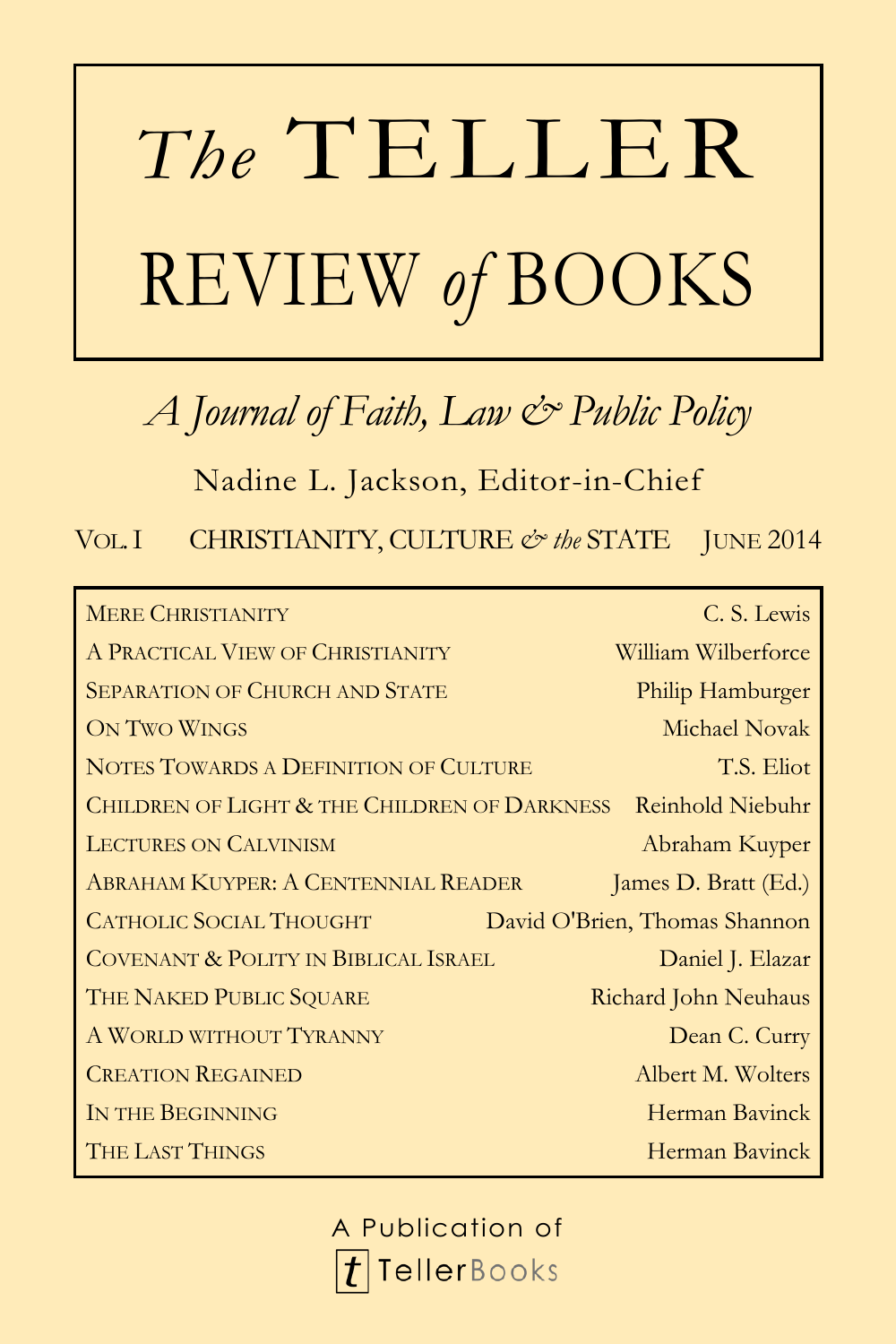THE TELLER REVIEW OF BOOKS Vol. I Christianity, Culture & the State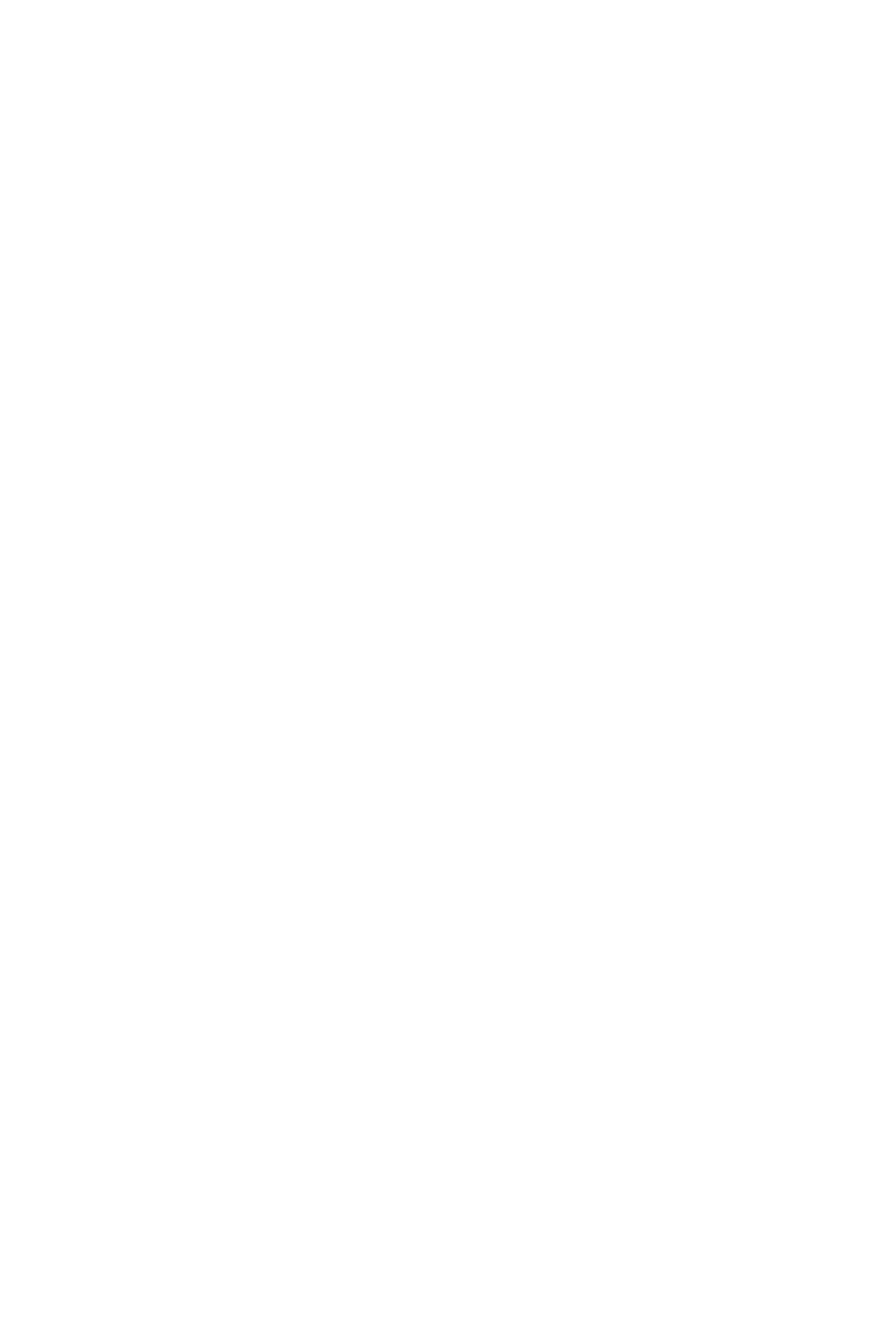# THE TELLER REVIEW OF BOOKS

# Vol. I Christianity, Culture & the State

Nadine L. Jackson, Editor-in-Chief

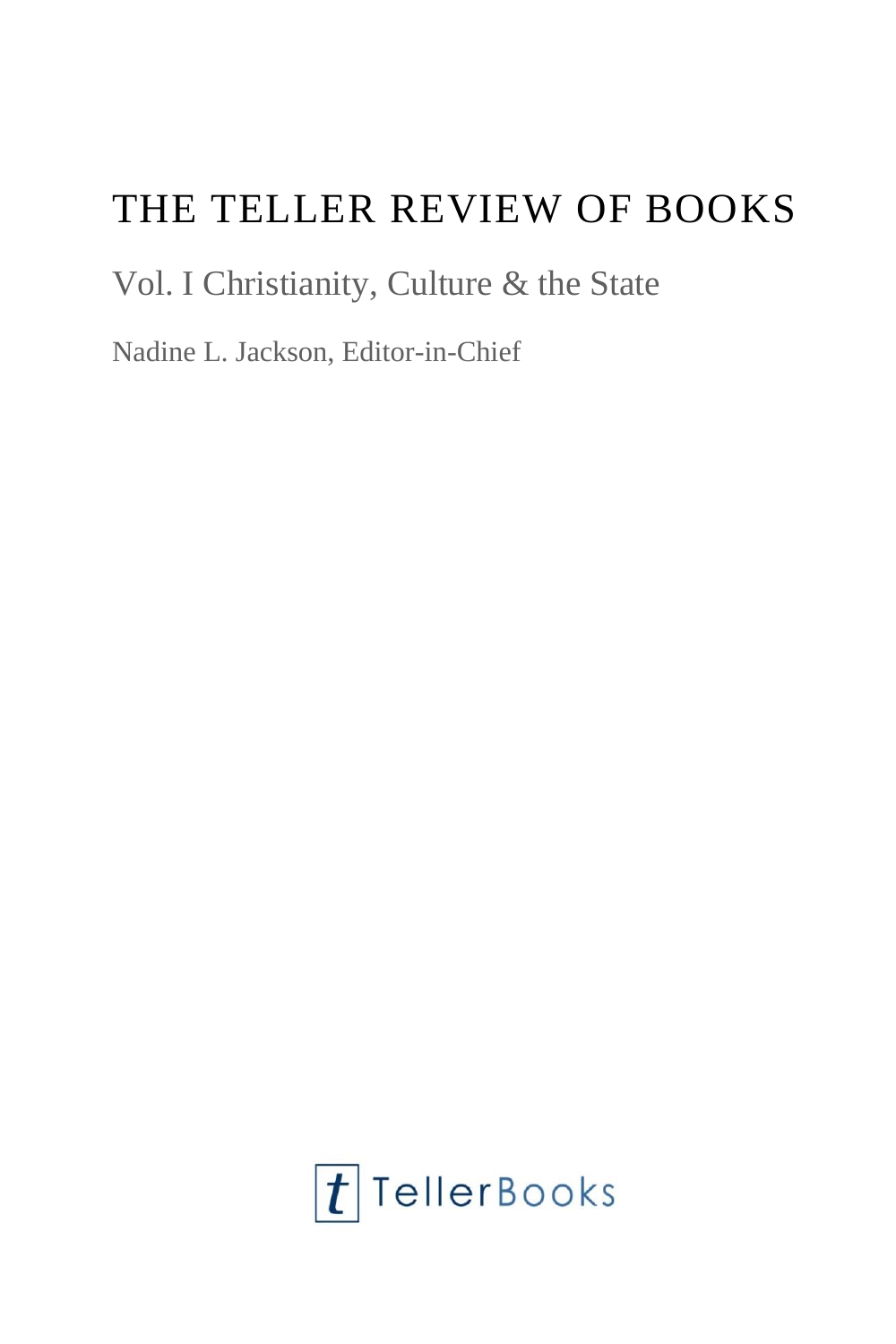THE TELLER REVIEW OF BOOKS Vol. I Christianity, Culture & the State

Nadine L. Jackson, Editor-in-Chief

Copyright © 2009-16 by TellerBooks™. All rights reserved. No part of this publication may be reproduced or transmitted in any form or by any means, including photocopying, recording, or copying to any storage and retrieval system, without express written permission from the copyright holder.

> ISBN (13) (paperback): 978-1-68109-062-7 ISBN (10) (paperback): 1-68109-062-7 ISBN (13) (ePub): 978-1-68109-063-4 ISBN (10) (ePub): 1-68109-063-5



www.TellerBooks.com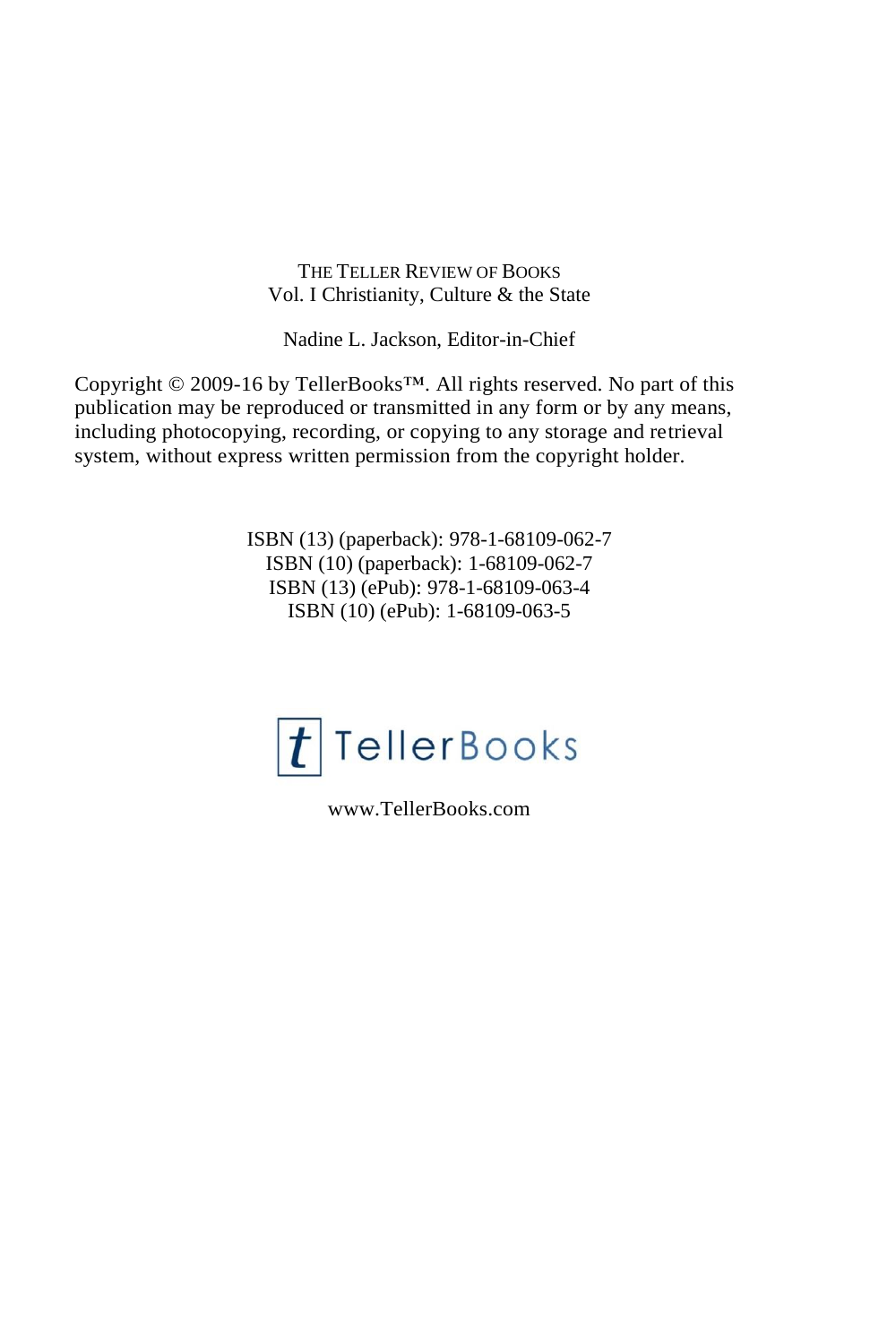#### **THE TELLER REVIEW OF BOOKS™**

Nadine L. Jackson, Editor-in-Chief

The Teller Review of Books™ (Editor-in-Chief: Nadine L. Jackson) provides succinct overviews and critical reviews of the seminal books shaping contemporary culture in the areas of law, faith, society and public policy. Milestones in political, cultural and religious thought, whether contemporary publications or classic works, form part of the corpus of reviewed books.

Each Volume of the Teller Review of Books™ consists of concise reviews of books that follow specific themes, including: Christianity, Culture & the State; Political Science and Public Policy; and Natural Law Thinking.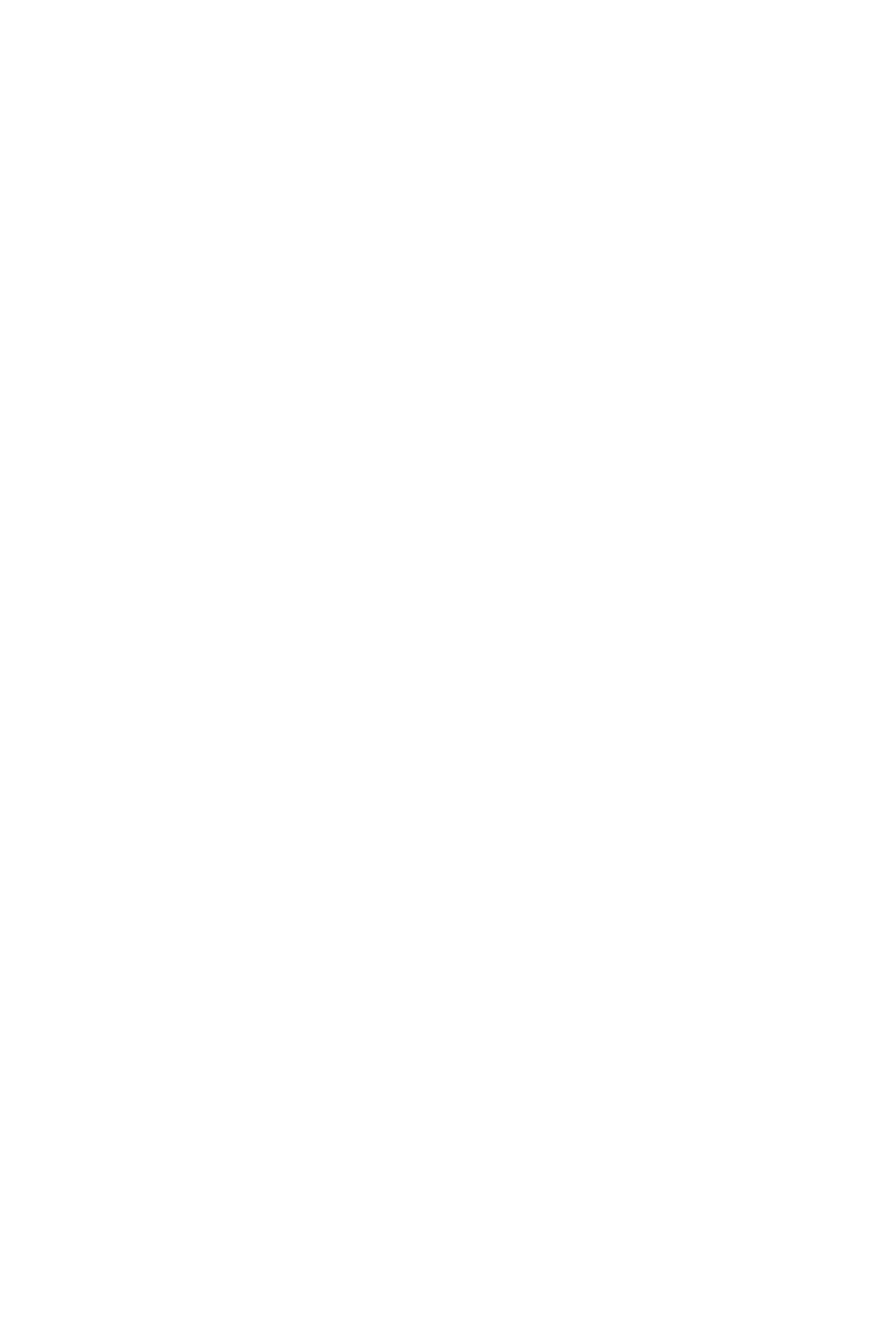# **Table of Contents**

<span id="page-7-0"></span>

| Ι.       |                      |                                                                    |  |
|----------|----------------------|--------------------------------------------------------------------|--|
|          | $\mathsf{A}_{\cdot}$ |                                                                    |  |
|          | <b>B.</b>            |                                                                    |  |
|          | $\mathbf{C}$ .       |                                                                    |  |
| П.       |                      | A PRACTICAL VIEW OF CHRISTIANITY (WILLIAM WILBERFORCE)  13         |  |
|          | А.                   |                                                                    |  |
|          | <b>B.</b>            |                                                                    |  |
|          | C.                   |                                                                    |  |
| Ш.       |                      | SEPARATION OF CHURCH AND STATE (PHILIP HAMBURGER) 17               |  |
| IV.      |                      |                                                                    |  |
| V.       |                      | NOTES TOWARDS A DEFINITION OF CULTURE (T.S. ELIOT)  21             |  |
| VI.      |                      | THE CHILDREN OF LIGHT AND THE CHILDREN OF DARKNESS (REINHOLD       |  |
|          |                      |                                                                    |  |
| VII.     |                      |                                                                    |  |
|          |                      | VIII. ABRAHAM KUYPER: A CENTENNIAL READER (JAMES D. BRATT, ED.) 29 |  |
|          | A.                   |                                                                    |  |
|          | <b>B.</b>            |                                                                    |  |
|          | C.                   |                                                                    |  |
|          | D.                   |                                                                    |  |
| $IX_{-}$ |                      | CATHOLIC SOCIAL THOUGHT (DAVID J. O'BRIEN AND THOMAS A.            |  |
|          | A.                   | Rerum Novarum: The Condition of Labor (Leo XIII, 1891)31           |  |
|          | <b>B.</b>            | Quadragesimo Anno: After Forty Years (Pius XI, 1931)  32           |  |
|          | C.                   | Centesimus Annus: On the Hundredth Anniversary of Rerum            |  |
| X.       |                      | COVENANT & POLITY IN BIBLICAL ISRAEL (DANIEL J. ELAZAR) 35         |  |
|          | А.                   |                                                                    |  |
|          | Β.                   |                                                                    |  |
|          | C.                   |                                                                    |  |
|          | D.                   |                                                                    |  |
|          | Е.                   |                                                                    |  |
| XI.      |                      | THE NAKED PUBLIC SQUARE (RICHARD JOHN NEUHAUS) 41                  |  |
| XII.     |                      |                                                                    |  |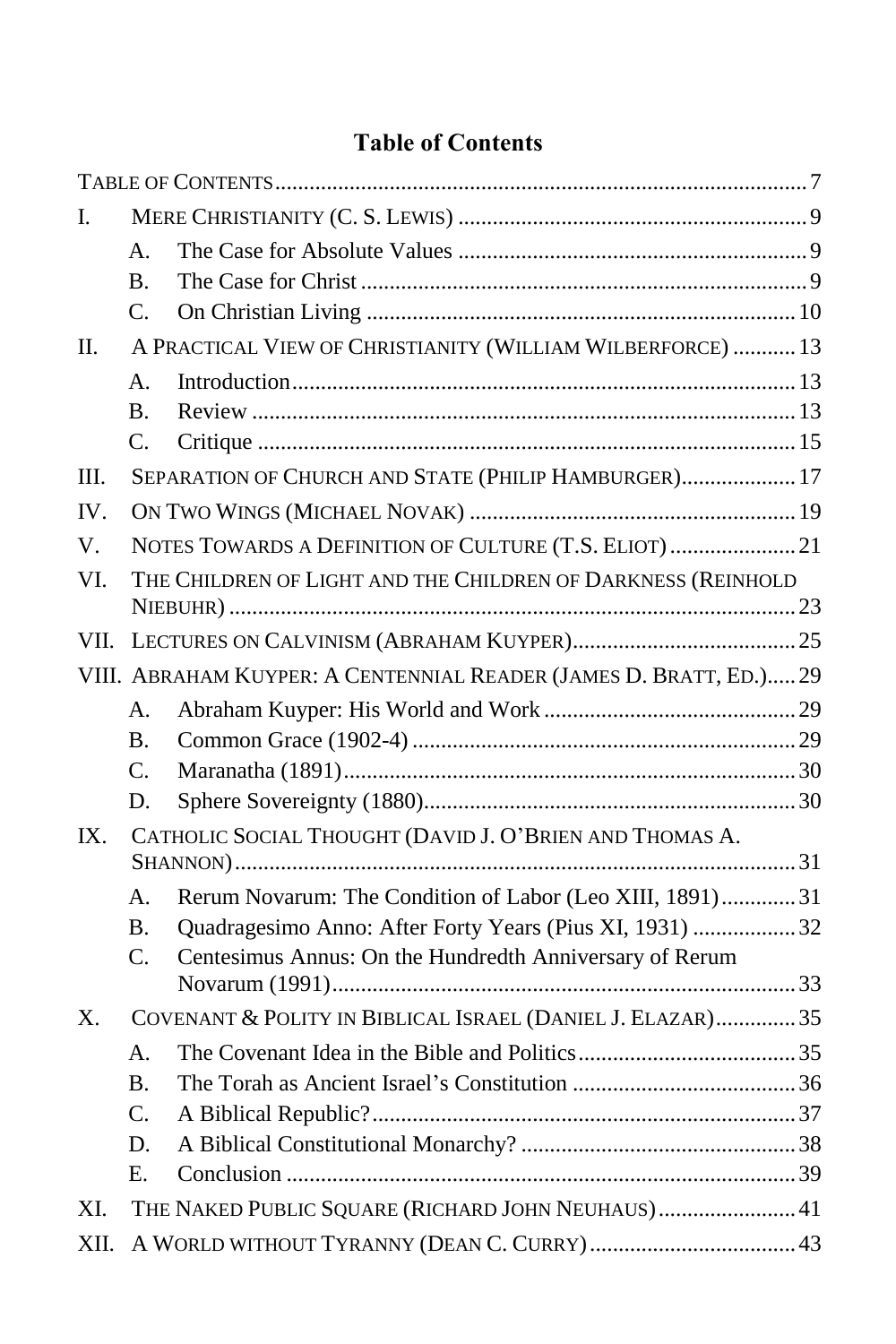| $\mathsf{A}$ .  |                                                                 |
|-----------------|-----------------------------------------------------------------|
| В.              |                                                                 |
|                 |                                                                 |
| $\mathsf{A}$    |                                                                 |
| <b>B.</b>       |                                                                 |
| $\mathcal{C}$ . |                                                                 |
|                 |                                                                 |
|                 |                                                                 |
| $\mathsf{A}$    |                                                                 |
| <b>B.</b>       |                                                                 |
| $\mathcal{C}$ . |                                                                 |
| D.              |                                                                 |
| $E_{\rm{r}}$    |                                                                 |
| $F_{\cdot}$     |                                                                 |
|                 |                                                                 |
| $\mathsf{A}$    |                                                                 |
| В.              |                                                                 |
|                 | XIV. IN THE BEGINNING: FOUNDATIONS OF CREATION THEOLOGY (HERMAN |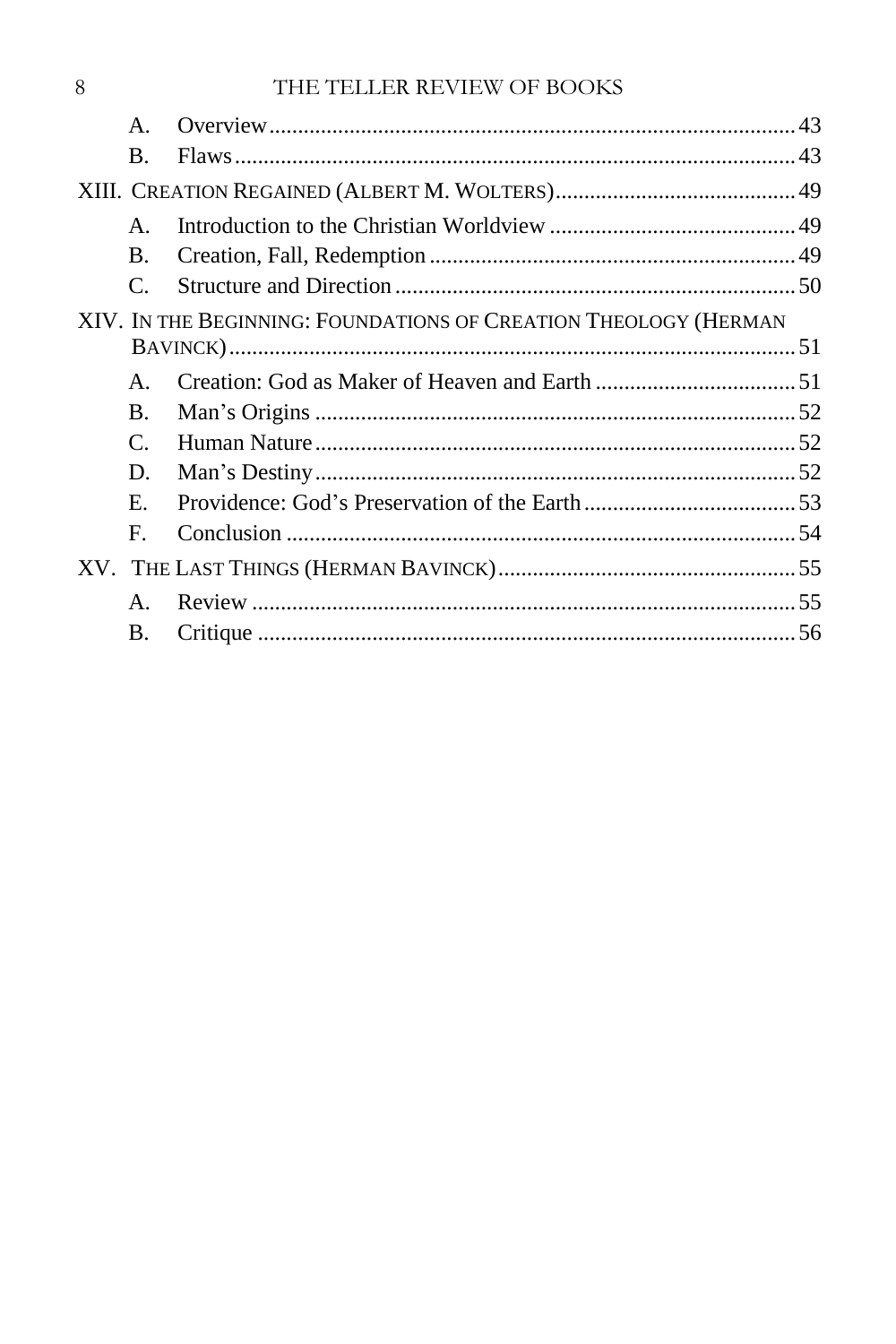## <span id="page-9-0"></span>**I. Mere Christianity (C. S. Lewis)**

2001 Harper San Francisco edition co-published by Zondervan, with a foreword by Kathleen Norris "Clear, lucid, persuasive"

In this volume, C.S. Lewis, one of the most influential writers of the twentieth century, successfully lays out those basic tenets that nearly all Christians have held together at all times. He employs convincing arguments in plain language to point to a system of absolute truth and he then comes full circle by arguing that this system is fully realized in a Christian worldview.

## <span id="page-9-1"></span>**A. The Case for Absolute Values**

He opens the book by arguing that people hold to common perceptions of right and wrong, as can be evidenced in everyday, mundane situations. The statements that are exchanged in arguments, such as "That's my seat, I was there first" or "Come on, you promised," demonstrate this tendency (p. 3). People quarreling typically do not discard the standard against which their conduct is being measured; rather, they try to justify themselves according to the standard. This, says Lewis, points to a system of absolute values that people hold in common.

## <span id="page-9-2"></span>**B. The Case for Christ**

Lewis then challenges the reader to concede that he (the reader) has at some time or another violated the very standards of behavior that "we expect from other people" (p. 7). Thus, although people believe in transcendent standards, they have throughout history and throughout cultures typically not acted in accordance with these standards. This is the gateway through which Lewis sets up the argument that he will employ throughout the rest of the book: people need to be justified, and Christianity offers the answers in Christ.

The reader is challenged to examine the claims of Christ and to determine for himself whether or not Christ was God, as he claimed to be. If he was not, then he "would either be a lunatic--on a level with the man who says he is a poached egg--or else he would be the Devil of Hell" (p. 52). Lewis leaves no room for the view that Jesus was no more than a "great moral teacher", since no great moral teacher would claim to be God if he was merely man.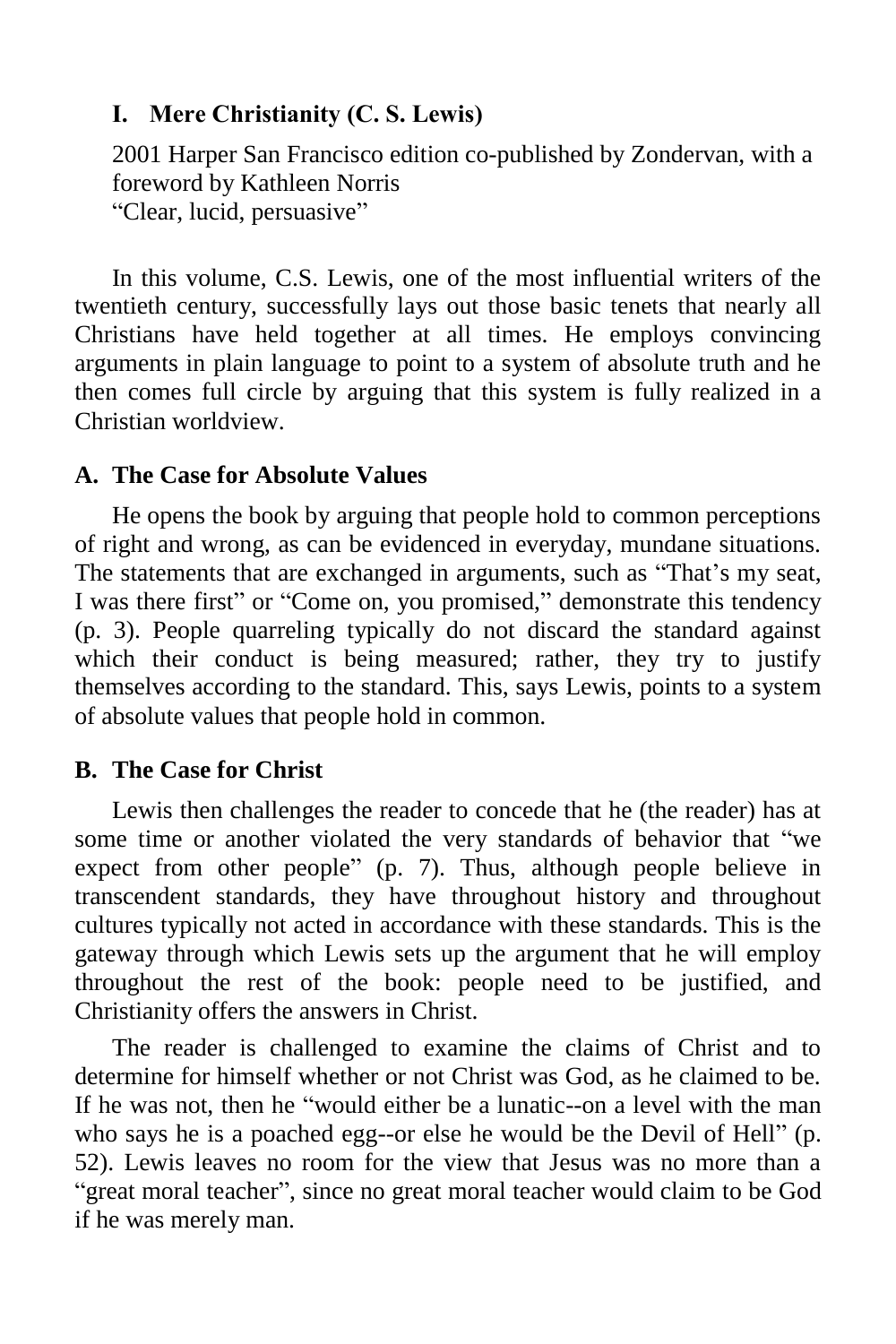## <span id="page-10-0"></span>**C. On Christian Living**

After setting out the case for Christianity, Lewis discusses various aspects of Christian doctrine and behavior. The purpose and end of Christians is to become like "little Christs" while working out their salvation. Lewis discusses a series of relevant questions, including social morality, sexual morality, charity, hope, faith, and the difficulty of Christian living.

Of the latter sections of the book, one of Lewis's strongest is chapter 6 of book 3, where he discusses the idea of Christian marriage. He makes the case for the leadership of the man in Christian marriage in a way that is strikingly relevant. He begins from the premise that there needs to be a leader in the relationship and, based on the natural differences between men and women, as well as some anecdotes and arguments based on intuition and some common sense, Lewis states why the leadership of the man, as taught in the Scriptures, is in keeping with human nature. My only criticism to this chapter is that Lewis starts on the premise that disagreement will naturally arise, and because there can be no democracy in a relationship of two, either the man or the wife needs to take the lead. The problem with this is that it ignores the place of leadership even in the absence of disagreement. For example, Adam was Eve's head in prelapsarian Eden, where there was neither sin nor conflict.

Lewis also discusses the two aspects of love that married couples will experience, the first being the "falling in love" and the second being the "staying in love" that should last for the rest of their lives. He writes that "What we call 'being in love' is a glorious state, and, in several ways, good for us. It helps to make us generous and courageous, it opens our eyes not only to the beauty of the beloved but to all beauty, and it subordinates (especially at first) our merely animal sexuality; in that sense, love is the great conqueror of lust. No one in his senses would deny that being in love is far better than either common sensuality or cold selfcenteredness. But, as I said before, 'the most dangerous thing you can do is to take any one impulse of our own nature and set it up as the thing you ought to follow at all costs'. Being in love is a good thing, but it is not the best thing. There are many things below it, but there are also things above it. You cannot make it the basis of a whole life. It is a noble feeling, but it is still a felling. Now no feeling can be relied on to last in its full intensity, or even to last at all. Knowledge can last, principles can last, habits can last; but feelings come and go. And in fact, whatever people say, the state called 'being in love' usually does not last. If the old fairy-tale ending